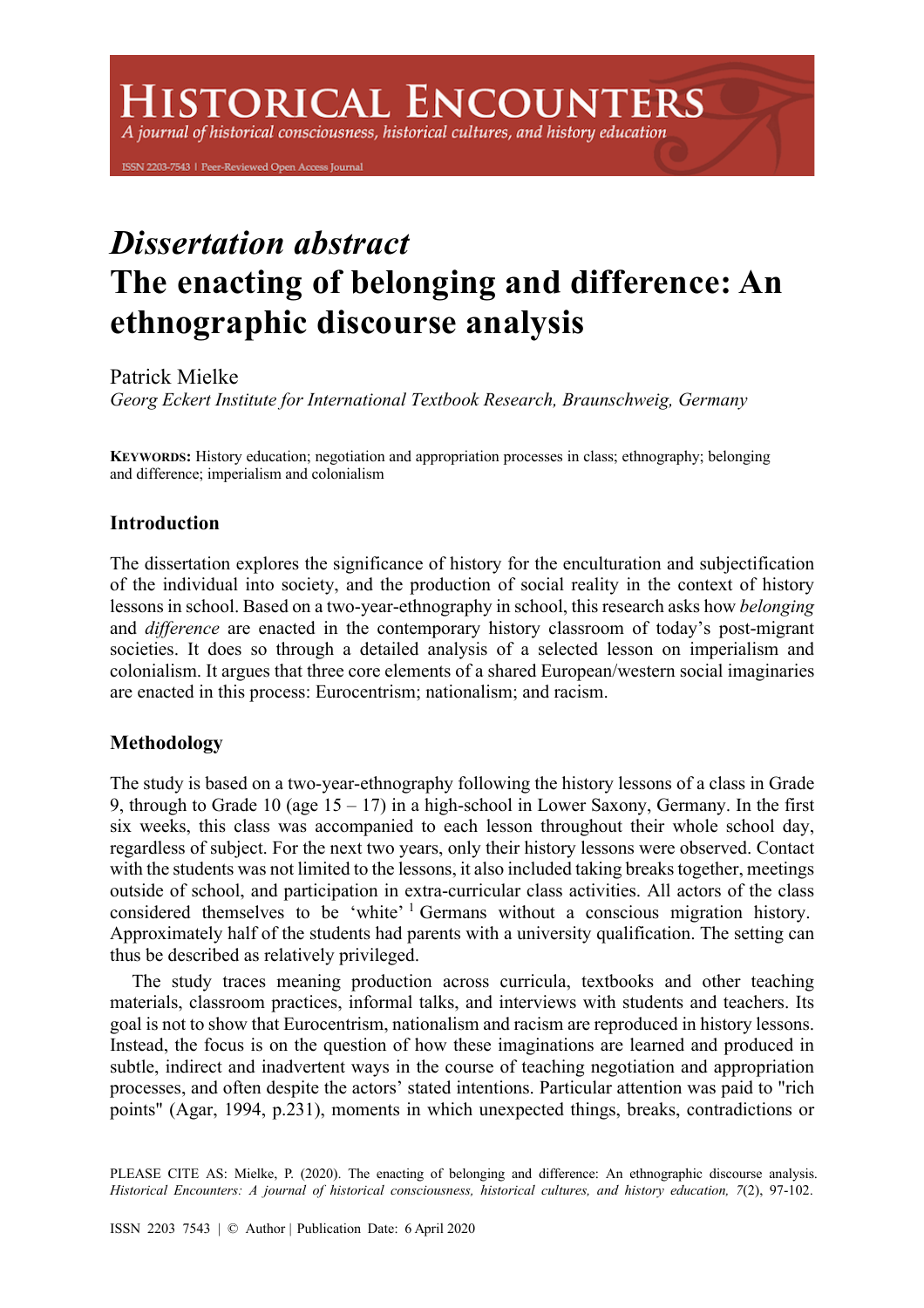unvarnished reproductions become visible. Such moments guided the analysis. The focus of the study rose in part from unexpected moments during the first month about how belonging and differences are enacted in school.

#### **Theoretical-analytical framework**

The dissertation is located at the intersection of several disciplines and conceptual approaches. In particular, it contributes to the debate on racism and postcolonial education and the contents of teaching and learning (Marmer, 2013; Marmer & Sow, 2015; Mecheril & Scherschel, 2011). It orients to pedagogy and history education from a cultural-anthropological perspective and by means of cultural-anthropological methods. It adds to the research literature about postcolonial and racism-critical education in an as-yet understudied site: a 'white' privileged school. This shifts the attention from people who are directly targeted by discrimination to an understanding of nationalism and racism as social imaginations, which are important for all because of its effects on thinking and social reality. Furthermore, the study combines ethnographic analyses of the field and of the collected data with a discourse analytical look at that corpus. It does not focus on the actors, but on their practices.

In order to make sense of these processes, and some of the dimensions that structure them, the study utilises four approaches from practice theory which are set in relation to the other approaches, with each addressing gaps in the others. First, Bourdieu's (1983; 1998; 2012) cultural sociology with the key concepts, field, capital and habitus; second, Butler's (2001; 2006) understanding of subjectivation as result of performative discursive practices; third, Foucault's (1978; 2010) reflections about techniques of governance; and fourth, Taylor's (2004; 2009) analysis of modern Western societies as specific social imaginary.

Bourdieu's (1983; 1998; 2012) reflections about field, capital, and habitus enabled the inclusion of the dimensions of familial socialization and its significance for the subjectification of the actors as well as their habitus-specific behaviour in field. Butler and Foucault's approaches make it possible to include the level of communication as a powerful act. Butler's (2001; 2006) concept of subjectification as a product of performative interpellations (Althusser, 2010) shows the discursive agency of the actors and their active, dynamic role in negotiation processes. Foucault's (1978; 2010) considerations underscore the necessity to include techniques of governing and their influence on subjects and institution as well as on schools and history teaching in the analysis. Taylor's (2004; 2009) idea of social imaginaries points to a specific societal background knowledge which structure actors practices in a dynamic way.

#### **Key findings**

The complex interplay of enacting and negotiation is analysed in multiple steps. *Chapter 2: The field*, introduces (i) the positioning of the school and its specific consequences for the composition of actors, and the status of history teaching; (ii) the spatial and temporal arrangements; (iii) the researcher's creation of a relationship to the actors and associated positioning dynamics, which are a result of the ethnographer's participation. They show clearly the difficulties of handling closeness and distance in the field situation and the central importance of techniques of examining, valuation, and control in the context of the school.

*Chapter 3: Imaginaries of the "self": Eurocentrism and nationalism* begins with an overview of critical research on the Eurocentric and nationalist foundations of history and history education. It illustrates the intimate connections between a Eurocentric perspective and the progress narrative. According to the literature, the historic development of Europe is described as exemplary, unique, and independent from external influences, and the 'rest' of the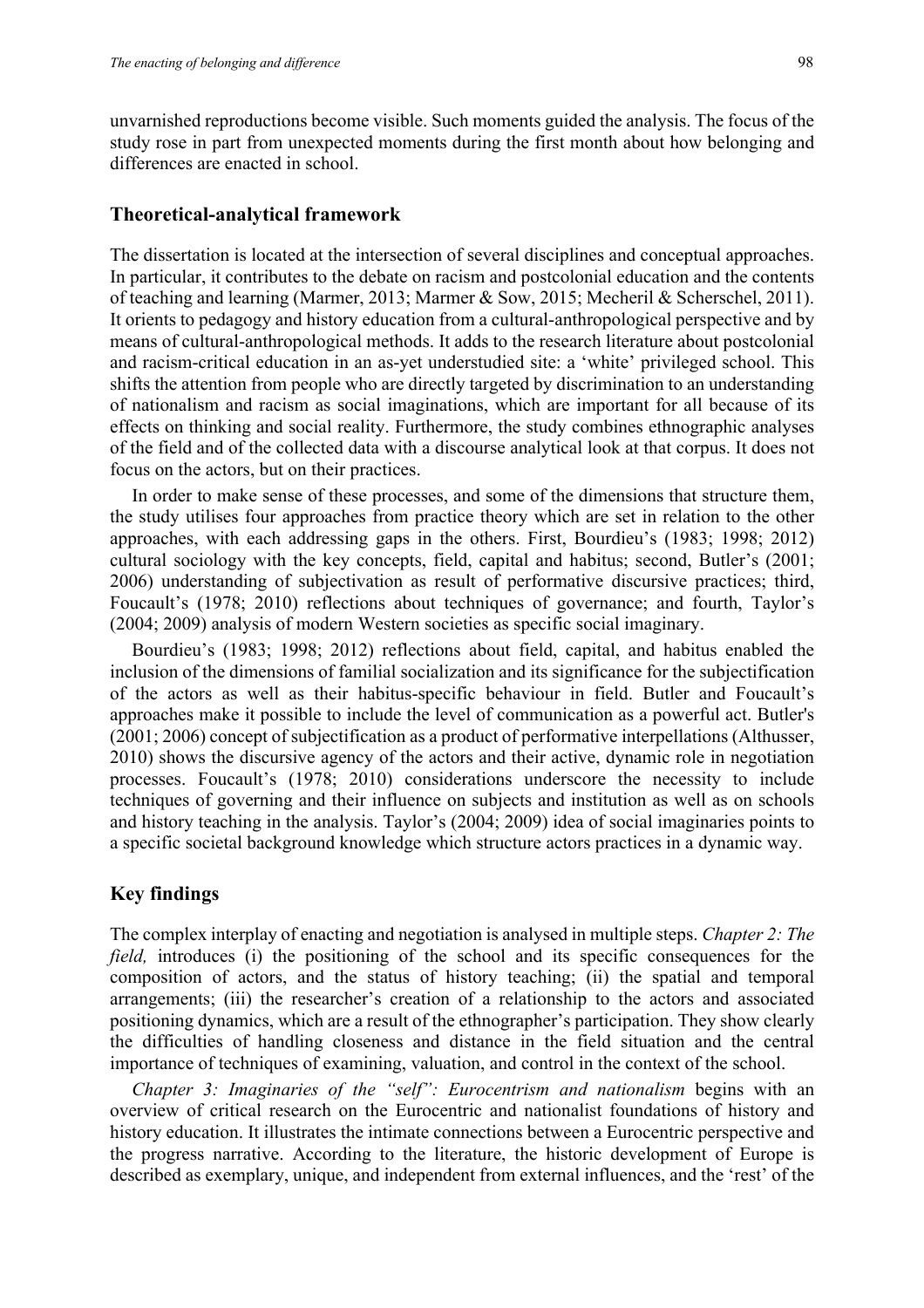world as deficient (Castro Varela & Dhawan, 2015; Conrad & Randeria, 2002; Loomba, 2005). The chapter also overviews classic and critical research on nation-building and makes sense of it for this approach to analysis (Anderson, 1986; Brubaker, 1998; Geulen, 2004; Gellner, 1991; Hobsbawm, 1983).

The following outlines the steps of analysis in this research. First, the political documents which build the foundation for history teaching in Germany are analysed for the prescribed imaginations of belonging and difference (Niedersächsisches Kultusministerium, 1998, 2008). They are critiqued for the explicit statement that Christianity is a fundamental part of the cultural memory of society, and that to participate in this collective memory is a goal of schooling and history education. Second, the content, topics, and methods set by the curricula in general, and particularly for the lesson about imperialism and European colonization of the world, are elaborated and included in the analysis. Showing that they promote a national perspective by including dealing with imperialism as an aspect of the German Imperium respectively as the prehistory of World War I. Third, the textbooks are included in the analysis, which reproduce the narrow focus of the political documents. The book used in the lessons however undertakes some shifts. These shifts become visible in a more global history perspective and a focus on case studies about colonialism in Asia and especially in Africa. They find expression also in the way the history of the 'rest' is presented, the conception of their agency, the consideration of their voices as well as the used language and means of representation.

The core of Chapter 3 is a detailed analysis of teaching practices and classroom discussions. In addition, ethnographic observations, informal discussions and interviews on the subject are included. The analysis touches on several aspects: the blurring of motives and justifications which obscure the underlying capitalist logic of colonialism; an understanding of colonisation as a virtually natural and inevitable process; a relativisation of the German role as a colonial power. The chapter also includes material from interviews with the students, which shows their narrative competence to recognise the underlying discourses and make them far more explicit than it was intended for the classroom (Macgilchrist, Ahlrichs, Mielke & Richtera, 2017).

*Chapter 4: Imaginaries of the "other": racism and colonial discourse* begins with an overview of research on racism and the societal norms and normalisations which lead to the longevity of colonial-racist imaginaries of an 'Other' (Balibar & Wallerstein, 1992; Bhabha, 2000; Kalpaka & Räthzel, 1990; Farr, 2009; Hall, 2000; Miles, 2000). The focus is explicitly on these logics and the societal processes that make it almost impossible to live outside racist logics. The aim here is not to describe the actors as racist but to describe the racist system of differentiation and hierarchy, which in turn has strong socialization/subjectification effects on the members of society.

Based on a second detailed analysis of classroom practices, the chapter shows a variety of attempts to challenge dominant narratives and how these attempts are unsuccessful due to the habitual backgrounds of the actors, the discursive negotiation processes, and the background knowledge of society. It highlights the importance of previous images, caricatures, discourses and narratives, which, like an echo (Halbwachs, 1980) of colonial discourse, prevail even when the teaching material has changed. This was evident during a class discussion on colonial advertising images in which the teacher stresses the nakedness of the local population, even though the people in the pictures are very differently dressed. Additionally, this is underscored by a change in the language the teacher uses and the sudden recourse to colonial terminology.

The chapter explores not only what is taught, but what is not taught (for example, entangled histories, migration histories, and the creation of racial theories to justify colonial crime). Furthermore, the analysis shows how the Eurocentric and national perspectives remain dominant even in working phases that touch on aspects of the history of the 'other'.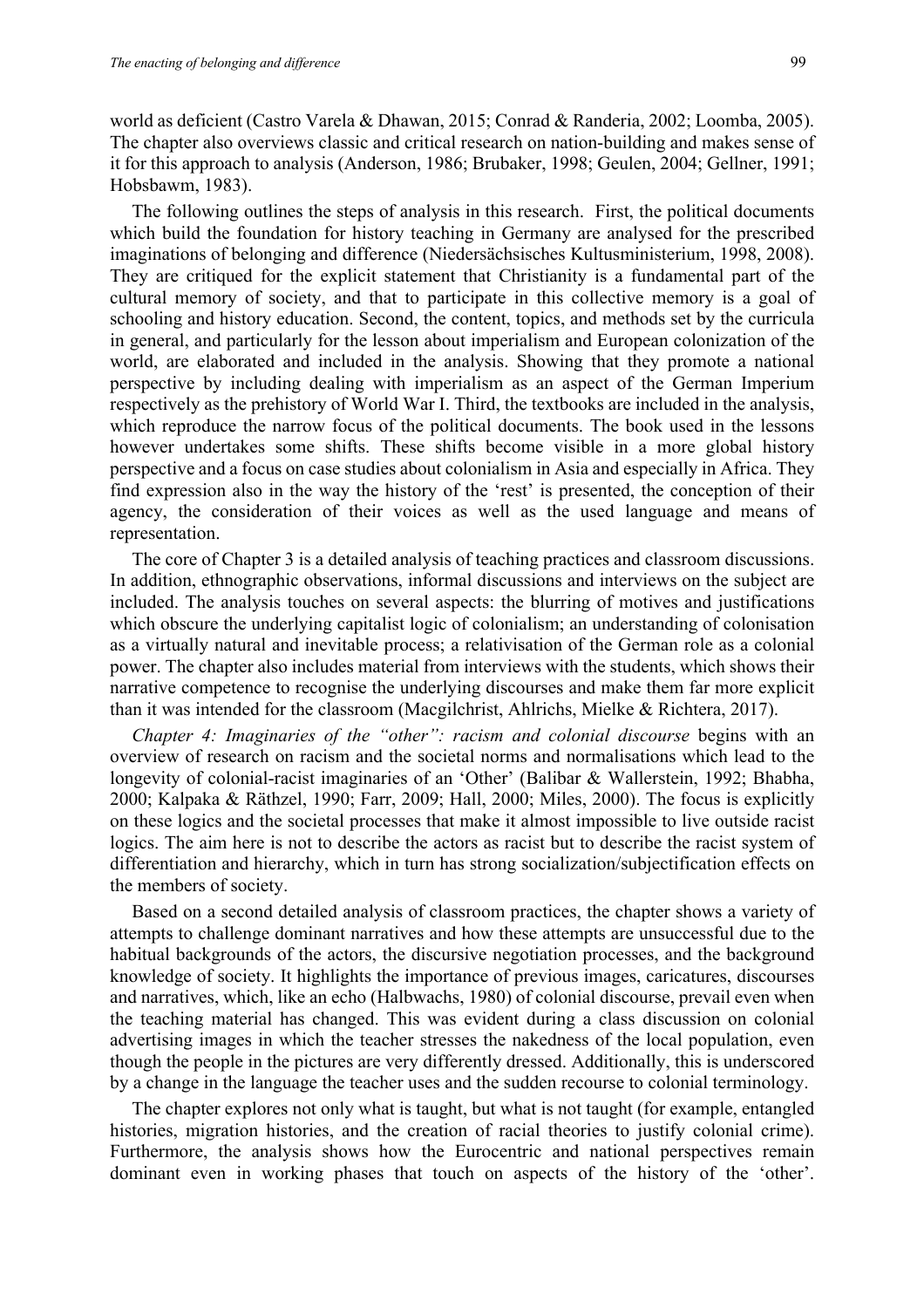Additionally, the chapter includes reflections about my role as an ethnographer when I took up an intervening role during a group discussion about iconic pictures in the context of the genocide on the Herero or when provoked by the students' anti-Semitic and racist language; and, the role of institutional everyday school practices, such as, whether a class is scheduled for Wednesday afternoon or Monday morning or the disruptions to cohesive lessons through vacations or illness.

#### **Conclusion**

This study clarifies the importance of the political guidelines for the negotiation processes in class by providing the central perspectives and logics as well as contents, topics and methods of history education. It points to the interpretive power of 'white' members of society regarding the question of whose story is told (Apple, 1993). Findings show that a stronger political will would need to include entangled and global-historical approaches and postcolonial, post migrant and critical race perspectives in history teaching. Instead, the students are interpellated as 'white' Germans or Europeans. At the same time, by almost exclusively telling a 'white' national story an implicit equation of being German and being 'white' is made.

Second, the analysis shows a multitude of discursive practices that reproduce dominant narratives and discourses in history lessons, even when the actors indicate other intentions or when the teaching material has changed.

Third, it also emphasises the discursive agency of the actors, which is shown in picking up, decoding and reformulating underlying narratives and discourses. The focus in the study prioritises the students' perspectives and their narrative competence in deciphering the imaginaries into which they are encultured.

#### **References**

- Agar, M. (1994). The intercultural frame. *International Journal of Intercultural Relations*, 18(2), 221-237.
- Althusser, L. (1970/2010). *Ideologie und ideologische Staatsapparate* (P. Schöttler & F. O. Wolf, Trans.). Hamburg: VSA-Verlag.
- Anderson, B. (1983/1996). *Die Erfindung der Nation. Zur Karriere eines folgenreichen Konzepts* (B. Burkhard & C. Münz, Trans.). Frankfurt a.M.: Suhrkamp.
- Apple, M. W. (1993). *Official knowledge. Democratic education in a conservative age.* New York: Routledge.
- Balibar, E., & Wallerstein, I. (1988/1992). *Rasse, Klasse, Nation. Ambivalente Identitäten* (M. Haupt & I. Utz, Trans.). Berlin: Argument Verlag.
- Bhabha, H. (1993/2000). *Die Verortung der Kultur* (J. Freudl & M. Schiffmann, Trans). Tübingen: Stauffenberg Verlag.
- Bourdieu, P. (1983). Ökonomisches Kapital, kulturelles Kapital, soziales Kapital (R. Kreckel, Trans.). In R. Kreckel (Ed.), *»Soziale Ungleichheiten«* (pp. 183-198). Göttingen: Schwartz.
- Bourdieu, P. (1979/1998). *Die feinen Unterschiede. Kritik der gesellschaftlichen Urteilskraft* (A. Russer & B. Schwibs, Trans.). Frankfurt a.M.: Suhrkamp.
- Bourdieu, P. (1972/2012). *Entwurf einer Theorie der Praxis – auf der ethnologischen Grundlage der kabylischen Gesellschaft* (C. Pialoux & B. Schwibs, Trans.). Frankfurt a.M.: Suhrkamp.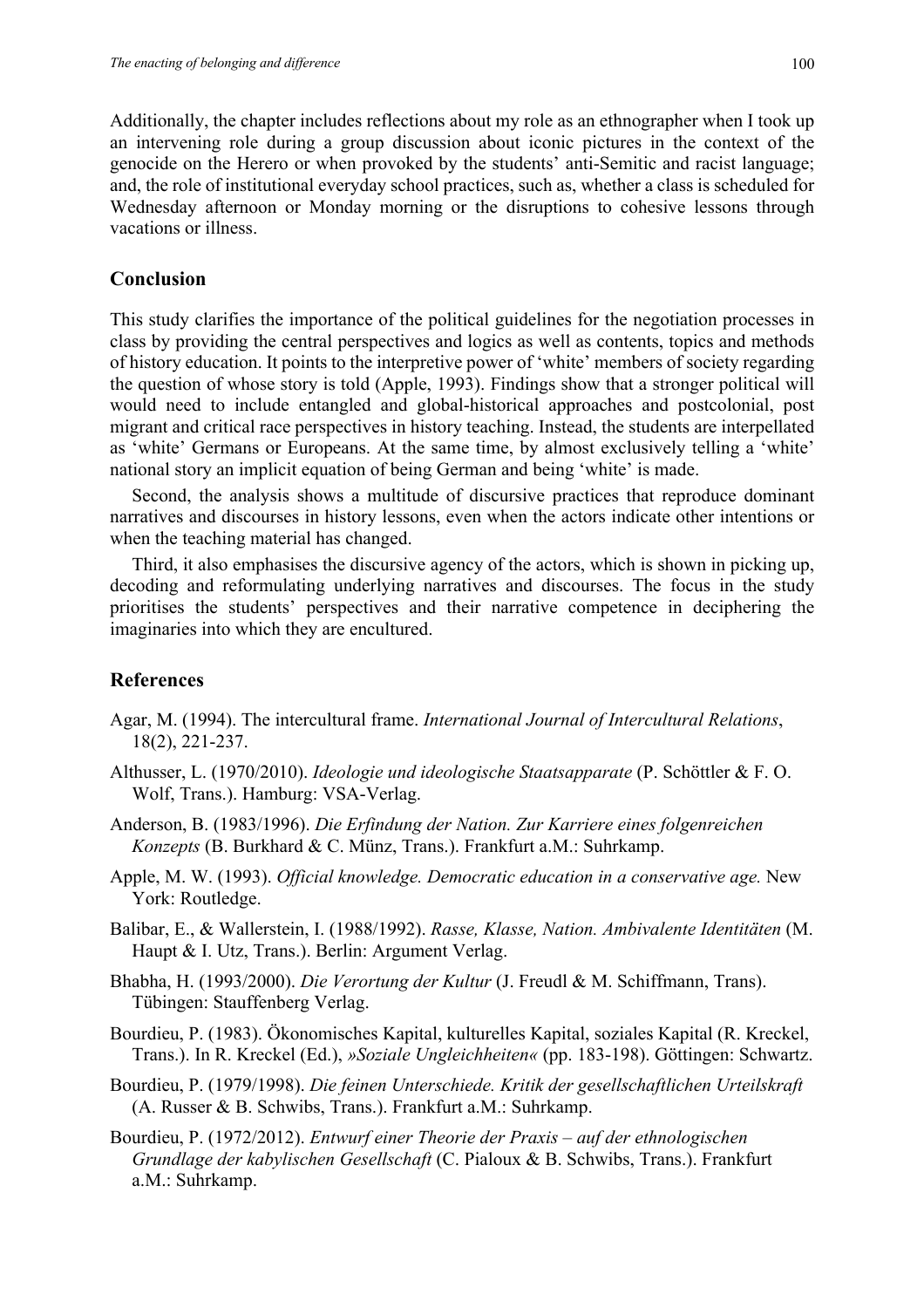- Brubaker, R. (1998). Myths and Misconceptions in the study of Nationalism and Ethnicity. In J. A. Hall (Ed.), *The State of the Nation. Ernest Gellner and the Theory of Nationalism* (pp. 272-306). New York: Cambridge University Press.
- Butler, J. (1997/2001). *Psyche der Macht. Das Subjekt der Unterwerfung* (R. Ansén, Trans.). Frankfurt a.M.: Suhrkamp.
- Butler, J. (1997/2006). *Haß spricht. Zur Politik des Performativen* (M. Krist & K. Menke, Trans.). Frankfurt a. M.: Suhrkamp.
- Castro Varela, M., & Dhawan, N. (2005). *Postkoloniale Theorie. Eine kritische Einführung*. Bielefeld: transcript.
- Conrad, S., & Randeria, S. (2002). Geteilte Geschichten Europa in einer postkolonialen Welt. In S. Conrad & S. Randeria (Eds.), *Jenseits des Eurozentrismus. Postkoloniale Perspektiven in den Geschichts- und Kulturwissenschaften* (pp. 9-49). Frankfurt a.M: Suhrkamp.
- Farr, A. (2009). Wie Weißsein sichtbar wird. Aufklärungsrassismus und die Struktur eines rassifizierten Bewusstseins. In M. M. Eggers (Ed.), *Mythen, Masken und Subjekte. Kritische Weißseinsforschung in Deutschland* (pp. 40-55). Münster: Unrast-Verlag.
- Foucault, M. (1978). *Dispositive der Macht. Über Sexualität, Wissen und Wahrheit* (J. Kranz, H.-J. Metzger, U. Raulff, W. Seitter & E. Wehr, Trans.). Berlin: Merve Verlag.
- Foucault, M. (2010): *Kritik des Regierens. Schriften zur Politik* (M. Bischoff, H.-D. Gondek & J. Schröder, Trans.). Berlin: Suhrkamp.
- Gellner, E. (1983/1991). *Nationalismus und Moderne* (M. Büning, Trans.). Berlin: Rothbuch-Verlag.
- Geulen, C. (2004). Nationalismus als kulturwissenschaftliches Forschungsfeld. In F. Jäger & J. Rüsen (Eds.), *Handbuch der Kulturwissenschaften* (pp. 439-57). Stuttgart: Metzler.
- Halbwachs, M. (1980). *The collective memory*. New York: Harper & Row.
- Hall, S. (2000). Rassismus als ideologischer Diskurs (N. Räthzel, Trans.). *In N. Räthzel (Ed.), Theorien über Rassismus* (pp. 7-16). Hamburg: Argument Verlag.
- Hobsbawm, E. (1983): Introduction. Inventing Traditions. In E. Hobsbawm & T. Ranger (Eds.), *The Invention of Tradition* (pp. 1-14). Cambridge: Cambridge University Press.
- Loomba, A. (Ed.). (2005). *Postcolonial studies and beyond*. Durham: Duke University Press.
- Kalpaka, A., & Räthzel, N. (1990). *Die Schwierigkeit nicht rassistisch zu sein*. Leer: Argument Verlag.
- Macgilchrist, F., Ahlrichs, J., Mielke, P., & Richtera, R. (2017). Memory practices and colonial discourse: On text trajectories and lines of flight. *Critical Discourse Studies,* 14(4), 341-361*.*
- Marmer, E. (2013). Rassismus in deutschen Schulbüchern am Beispiel von Afrikabildern. *ZEP – Zeitschrift für internationale Bildungsforschung und Entwicklungspädagogik,* 36(2), 25-31.
- Marmer, E., & Sow, P. (Eds.). (2015). *Wie Rassismus aus Schulbüchern spricht*. Weinheim: Beltz Juventa.